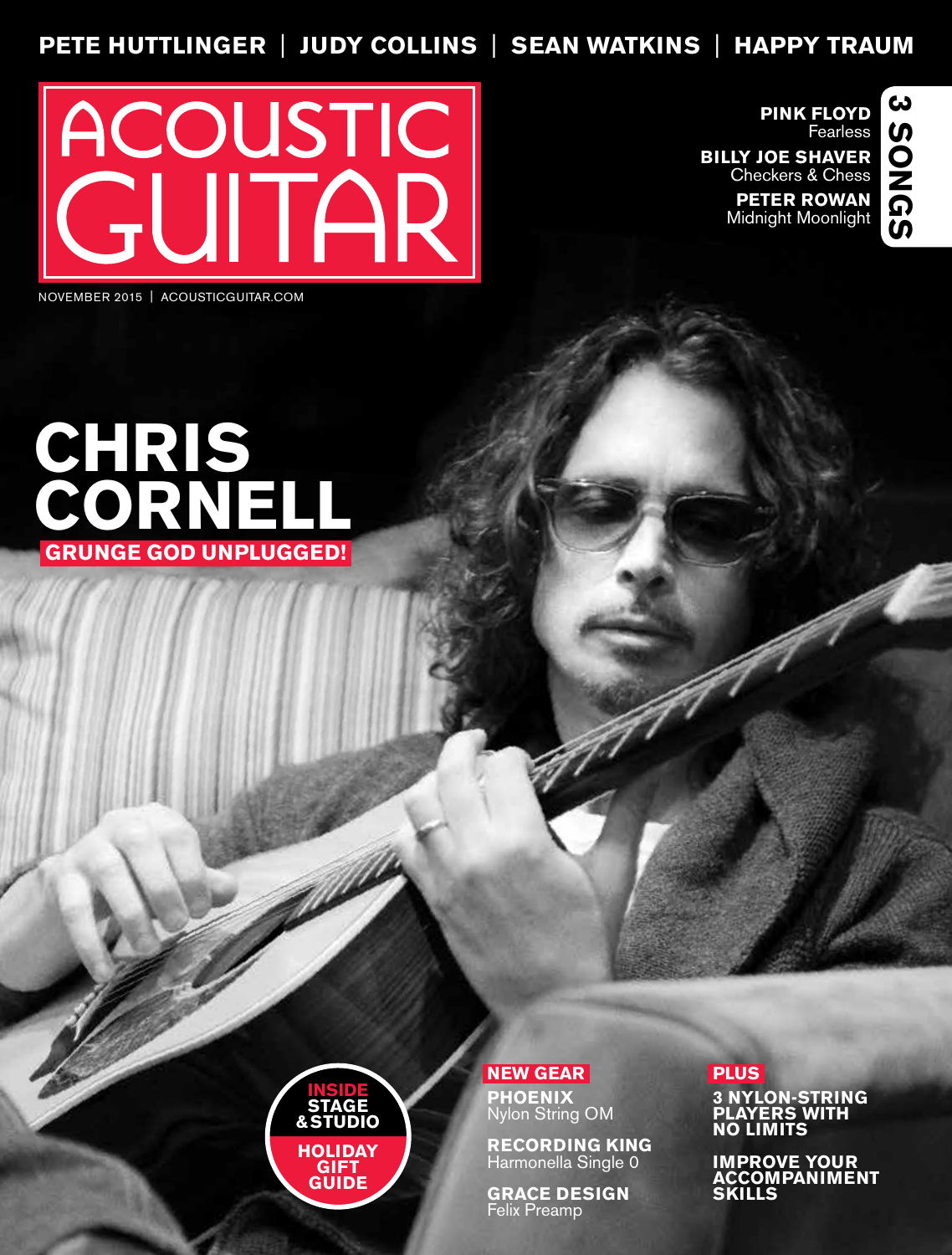**SPECIAL FOCUS NYLON STRINGS, NO LIMITS**

## **METAL FLAMENCO**

**With flamenco arrangements of heavymetal classics, Ben Woods explores the 'perfect marriage' of two genres**

**By Pat Moran**

VINCE TRUSPIN INCE TRUSPIN